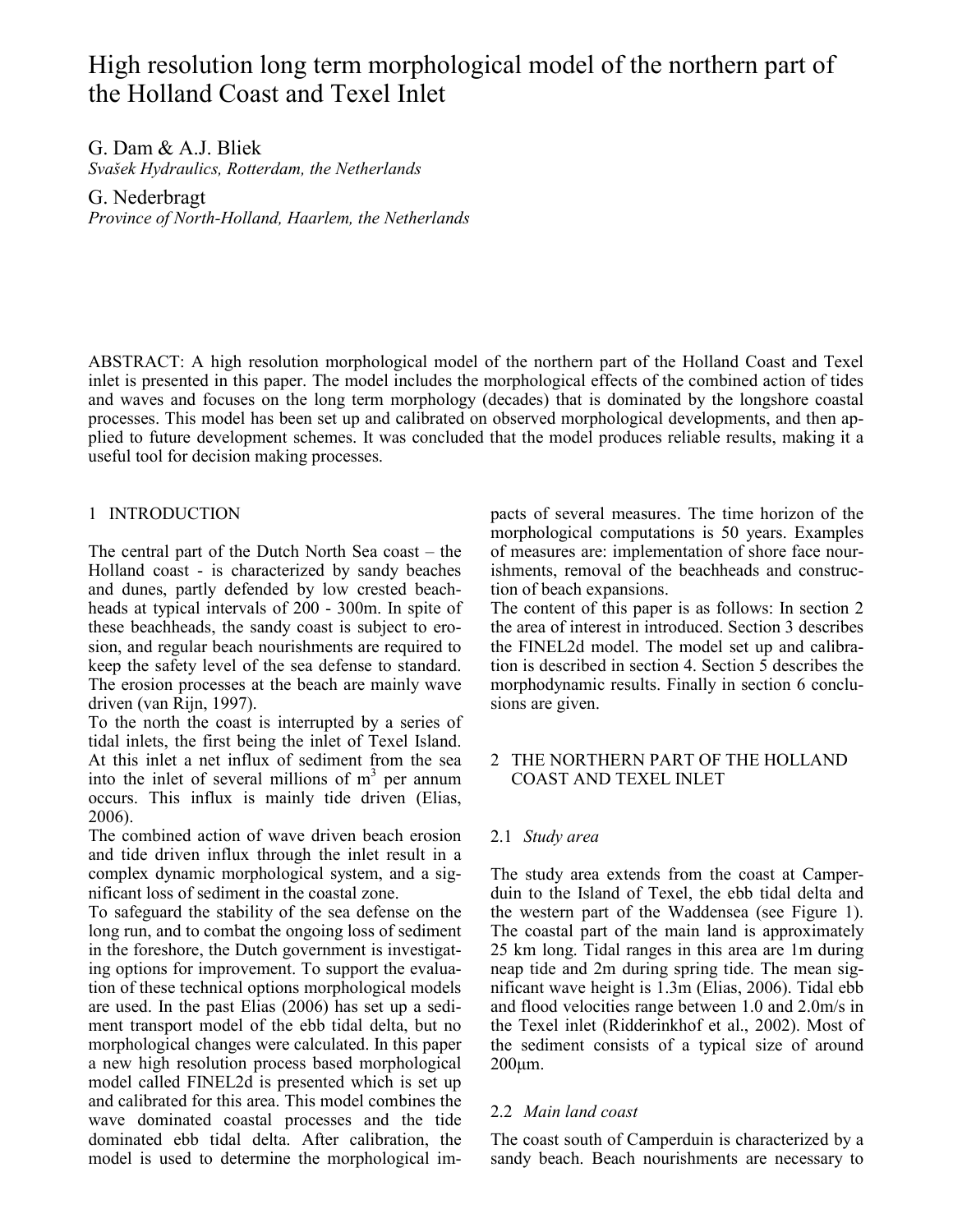compensate beach erosion due to longshore gradients. At this coast section some low crested beachheads are present.

Between the towns of Camperduin and Petten (see Figure 1) a sea defense of approximately 6 km long was built in the  $19<sup>th</sup>$  century to prevent flooding of the hinterland. The sea defense consists of a heavy revetment, with beachheads in front and is called the Hondsbossche and Pettemer sea defense. No sand nourishments take place here.



Figure 1. Overview of the study area

The sandy coast between Petten and Huisduinen is characterized by a transition of a fully wave dominated coastal beach system in the south to a coast which is highly influenced by the ebb tidal delta in the north. Waves coming from a northwest direction cannot penetrate to the beach in the north due to the presence of the shallow ebb tidal delta. Therefore the coast between Petten and Huisduinen is characterized by an increasing northward directed longshore sediment flux, due to the absence of southward directed waves. The net northward directed annual sediment transport is estimated at  $0 \text{ m}^3$ /year at 39km south of Huisduinen (not in figure) increasing to 200,000 m<sup>3</sup> /year at Petten (20km from Huisduinen) and increasing further to  $400,000$  m<sup>3</sup>/year at Huisduinen (0km) according to Van de Rest (2004). The work done by Van de Rest is based on Van Rijn (1997). Here beach nourishments are also necessary to compensate beach erosion due to this gradient. At this coast section also some low crested beachheads are present. The beachheads of this coastal stretch (interspacing 200-300m, crossshore length about 100m) were originally designed to reduce the coastal erosion.

## 2.3 *Ebb tidal delta*

The ebb tidal delta of the Texel inlet has gone through large changes since the closure of the Zuiderzee (now Lake IJssel) in the 1930's (Elias, 2006). In the outer delta near Huisduinen an ebb tidal channel called Nieuwe Schulpengat (4) has formed (Figure 1) and this channel is (still) migrating to the coast. Together with the original Schulpengat (3) these two channels are the main channels in the ebb tidal delta and are directed southwards. Peat layers are present in and around the Nieuwe Schulpengat (4) which are slowing down the migration (Cleveringa & Elias, 2003), but the exact location of these layers is not known. A shoal called Noorderhaaks (7) is present between the large southward directed channels and the small northward directed channel called the Molengat (5). An old channel called Westgat (6), which has filled up over the last decades still can be seen in the geometry. The inlet itself is called Marsdiep (1) and also has peat layers, which makes it a fairly stable channel.

Sediment budget analysis of the ebb tidal delta shows that between 1925 and 2000 approximately 280 million  $m<sup>3</sup>$  sand has eroded, which is an average of 3.7 Mm<sup>3</sup> per year (Elias et al., 2006). The sediment responsible for this erosion originates from the area west of the Noorderhaaks (7) (see also Figure 3). This sand is for the largest part transported towards the Wadden Sea. Elias (2006) estimates the sediment import to the Western Wadden Sea at  $5 - 6$ million  $m^3$  per year, but continuing measurements should enhance this estimate in the near future. This import is mainly due to morphological adaptation resulting from the closure of the Zuiderzee in the 1930's. This adaptation process is still going on.

## 2.4 *Beach nourishments*

Since 1990 the coast is kept in place at the position of the year 1990, which is referred to as the basic coastline, since then beach nourishments have kept the coastline at that position. The average nourishment requirement to maintain the coastline between Camperduin and Den Helder has been 460,000 m<sup>3</sup>/year until 2000. In 2000 an additional policy has been applied to also maintain the volume of sand in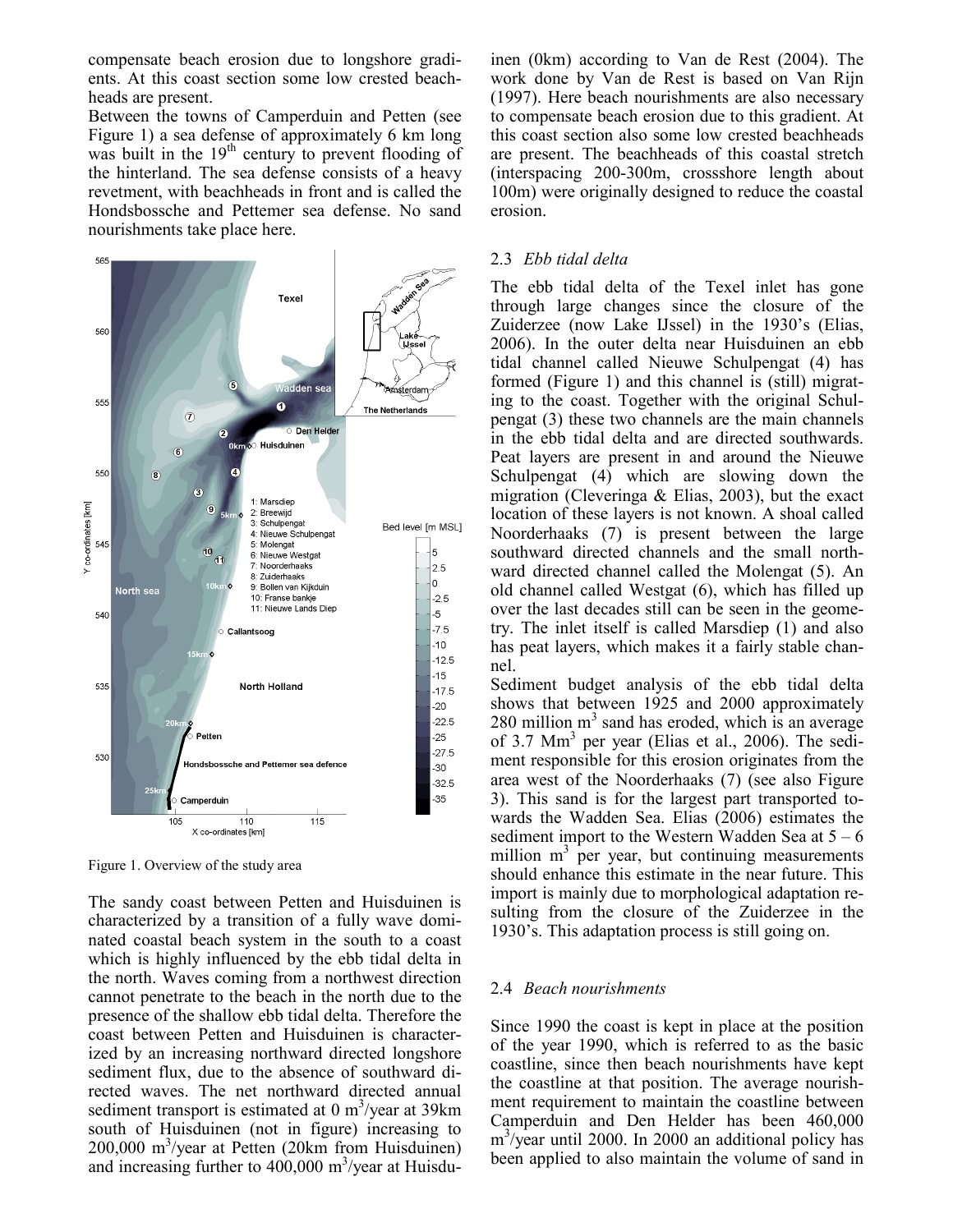the so called coastal foundation. This had led to increased nourishment volumes causing a seaward move of the coastline. For the natural erosion of the coast the figure of  $460,000 \text{ m}^3$ /year for this section of the coast seems reasonable given the estimations of the annual net longshore sediment transport in section 2.2. Along the sea defense between Camperduin and Petten no nourishment has taken place.

#### 3 THE MORPHODYNAMIC MODEL FINEL2D

#### 3.1 *General*

The water flow, sediment transport and morphological changes are calculated using a model called FI-NEL2d. This is a 2DH numerical model based on the shallow water equations and is numerically solved by means of the finite element method. FINEL2d is developed by Svašek Hydraulics. The governing equations are described in Dam et al. (2007).

FINEL2d is coupled to the wave model SWAN to account for wave driven currents and the effects of waves on the shear stress, see section 3.2. The sediment transport module is described in section 3.3

#### 3.2 *Wave model SWAN*

Waves play an important part in the morphological changes near the beach. For this reason the wave model SWAN is integrated into the model suite. See Booij et al., (1999) for a description of SWAN. The wave model SWAN is used in the model in 2 ways:

- 1. The spatial distribution of wave stresses is input for the hydrodynamic module to include the effect of wave driven currents in the total flow pattern. Because of the varying water level during the tide several updates are done during each tide. FINEL2d provides water levels and current fields to SWAN.
- 2. The spatial distribution of the wave orbital motion at the seabed (amplitude and direction), is used to account for wave related bed shear stress to obtain the total shear stress as input for the sediment transport module.

#### 3.3 *Sediment transport module*

To determine the sediment fluxes the transport formula of Engelund & Hansen (1967) is used. The formula can be rewritten using:

$$
\tau_{b,c} = \frac{\rho g u^2}{C^2} \tag{1}
$$

where  $\tau_{b,c}$ =shear stress due to current [N/m<sup>2</sup>]; g = gravitational acceleration  $[m/s^2]$ ;  $\rho$ =density of water [kg/m<sup>3</sup>]; u =velocity [m/s]; C= Chézy value [m<sup>0.5</sup>/s];

The effect of the stirring of the waves is included by introducing an extra wave shear stress term and rewriting the Engelund  $&$  Hansen formula according to:

$$
q_{t,cw} = \frac{0.05\overline{u}^3}{(s-1)^2 g^{1.5} d_{50} C \rho} (\tau_{b,c} + \tau_{b,w})
$$
 (2)

where  $q_{t, cw}$  = volumetric total load transport  $[m^2/s]$ ; s= specific density [-];  $d_{50}$  = median grain size [m];  $\tau_{b,w}$ =shear stress due to waves [N/m<sup>2</sup>].

It is assumed that the sediment transport is mainly suspended sediment transport. Therefore a time lag effect is introduced in the model according to Gallapatti & Vreugdenhil (1985).

#### 4 MODEL SET UP

#### 4.1 *Grid schematization and boundary conditions*



Figure 2. Grid schematisation from coarse (A) to fine (C)

FINEL2d uses unstructured triangular grids. The advantage of such meshes in comparison to for example finite difference grids is the flexible mesh generation. In this way no nesting techniques are required in regions of specific interest, where a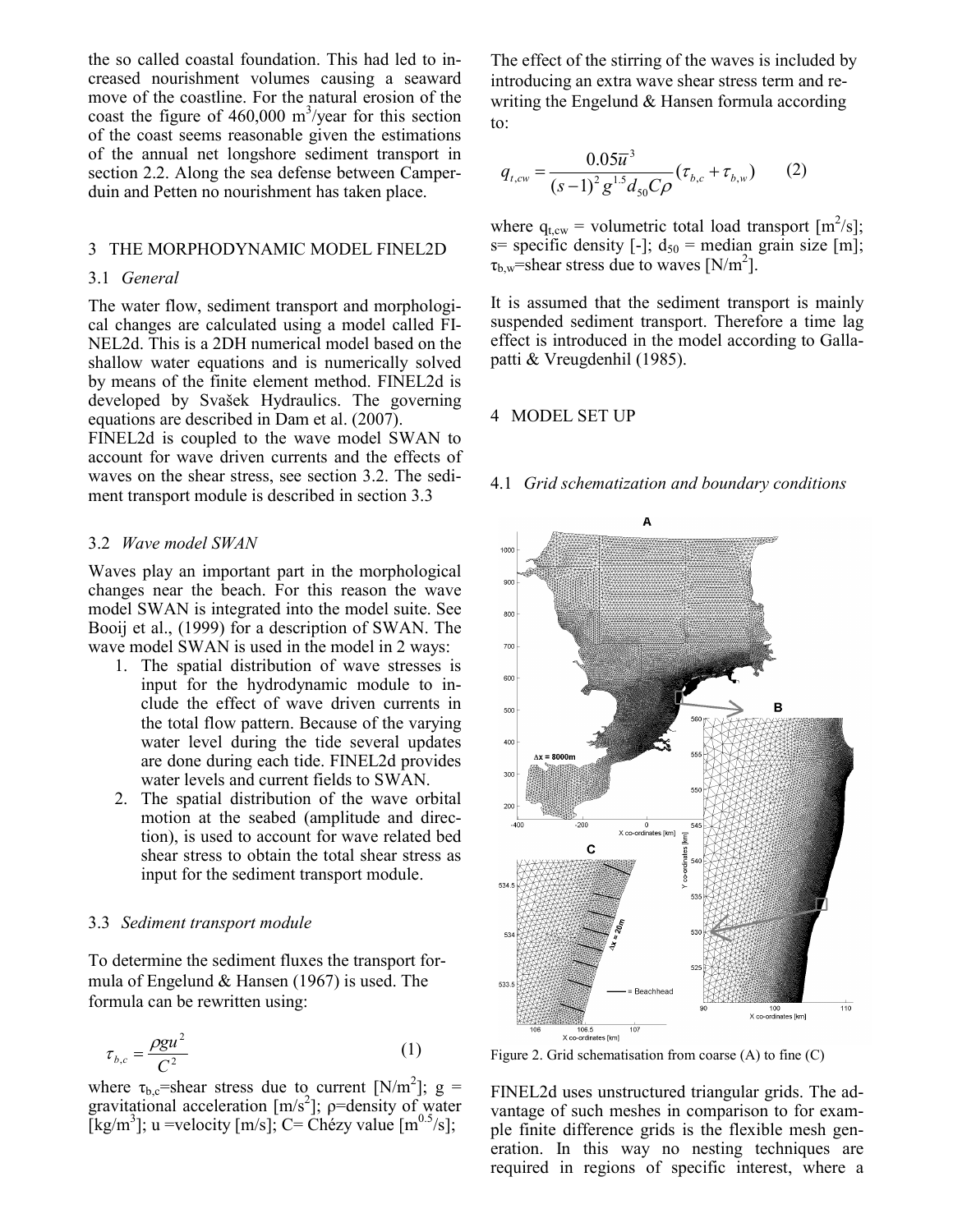higher degree of resolution is needed, whereas arbitrary coastlines and complex geometries can be resolved very well.

The seaward boundaries of the computational mesh are chosen far away: in the English Channel in the south and along a line from England to Denmark in the north, see Figure 2a. These boundaries coincide with existing models and which can therefore be used to obtain the corresponding boundary conditions of the vertical tide. In this way a large part of the North Sea is covered by coarse grid cells, with only a limited impact on computational effort. Near the Holland coast the grid is gradually refined to a typical resolution of 20m at the beach (Figure 2c). The total number of grid cells is 139,400. Also visible in Figure 2c are the beachheads, which are incorporated in the grid. The resolution of the area between the beachheads is sufficient to account for eddies and complex currents.

#### 4.2 *Wave climate*

Since the use of a morphological acceleration factor is required to keep the computational time within a reasonable time frame (Roelvink, 2006) the schematization of the wave climate is not straightforward. It is necessary to limit the number of wave conditions in such a way that the morphological effect is representative for the real wave climate.

For the definition of the representative wave conditions, the CERC formula (US Army Corps of Engineers, 1984) is used to assess the longshore transport rates for the years 2001 and 2002 using the statistical distribution of the observed offshore waves over these years. The waves are transferred to the beach on one point using the linear wave theory. The location of Petten is used to get this representative wave climate. The waves are then classified into 6 classes depending on the angle of the waves relative to the shoreline. Each class has a range of 30 degrees, covering the full directional distribution of the waves. So there are 3 classes for northern waves and 3 classes for southern waves, see Table 1. For each direction class the total transport rate over the full range of wave heights is calculated, again using the CERC formula. Finally, for each direction class a representative wave is defined that gives the same transport as the observed waves together, see Table 1. For high waves  $(h_s > 2.4m)$  a separate analysis is performed for both the north and south going waves. The outcome is given in Table 1 as north storm and south storm.

The time at which a wave condition is enforced is rounded towards one tide or more, depending on the percentage of the occurrence of that wave class. So the wave occurs during both low tide and high tide and during ebb current and flood current. In this way a representative wave climate is defined, mixed in a representative way with all relevant tidal conditions.

To get a full representative wave climate 56 tides are required, which are 2 neap-spring cycles (approximately 28 days). Using a morphological acceleration factor of 49.5 this corresponds to a 4 year period.

Table 1. Applied wave climate in the model

| Wave         | $%$ time | tides | T    | dir          | $h_{s}$          |
|--------------|----------|-------|------|--------------|------------------|
|              | $(\%)$   | $(-)$ | (s)  | $(^\circ)$   | (m)              |
| North 1      | $3.4\%$  | 2     | 4.0s | $-73^\circ$  | 1.1 <sub>m</sub> |
| North 2      | $17.9\%$ | 10    | 4.4s | $-44^\circ$  | 1.4 <sub>m</sub> |
| North 3      | $12.3\%$ | 7     | 4.4s | $-17^\circ$  | 1.3 <sub>m</sub> |
| North storm  | $1.6\%$  | 1     | 6.3s | $-28^\circ$  | 2.9 <sub>m</sub> |
| South 1      | $11.9\%$ | 7     | 4.7s | $15^{\circ}$ | 1.3 <sub>m</sub> |
| South 2      | 18.0%    | 10    | 4.8s | $44^{\circ}$ | 1.2 <sub>m</sub> |
| South 3      | $9.4\%$  | 5     | 4.2s | $73^{\circ}$ | 1.0 <sub>m</sub> |
| South storm  | $1.7\%$  | 1     | 6.3s | $29^\circ$   | 3.2 <sub>m</sub> |
| Calm         | 23.9%    | 13    |      |              |                  |
| <b>Total</b> | 100.0%   | 56    |      |              |                  |

T: mean wave period [s]; dir: wave direction relative to the shoreline  $[°]$ ;  $h_s$ : significant wave height  $[m]$ 

#### 4.3 *Calibration of the water motion*

The first step in the calibration of a morphodynamic model is to calibrate the (tidal) water motion. In this model the water motion is calibrated on the astronomical M2 and M4 components of the vertical tide at several locations in the area of interest. Table 2 shows the difference between the observed and simulated amplitude and phase of the M2 and M4 components. As can be seen the model results are within acceptable accuracy ranges.

Table 2. Differences in amplitude and phase of the tidal components of M2 and M4 between observations and model

|                               | M <sub>2</sub>          | M2                           | M4                        | M4<br>phase $(°)$<br>$(510^\circ)$ |
|-------------------------------|-------------------------|------------------------------|---------------------------|------------------------------------|
| <b>Criterium</b><br>Location: | ampl $(\%)$<br>$(50\%)$ | phase $(°)$<br>$(510^\circ)$ | ampl $(\% )$<br>$(<25\%)$ |                                    |
| Petten                        | $5\%$                   | $-6^{\circ}$                 | $-10\%$                   | $-5^{\circ}$                       |
| Den Helder                    | $4\%$                   | $-6^\circ$                   | $-10%$                    | $-8^\circ$                         |
| Texel                         | $4\%$                   | $-5^\circ$                   | $-2\%$                    | $-8^\circ$                         |

Buijsman & Ridderinkhof (2007) present M2 and M4 amplitudes of the discharge through Texel inlet, based on the period 1998 to 2002. Using the FI-NEL2d model we computed these amplitudes for the year 2000, including wind and barometric pressure effects. The results of the observed and model discharge at the Texel Inlet can be found in Table 3.

Table 3. Observed and computed M2 and M4 amplitudes of the water discharge of the Texel Inlet for the year 2000

|                | Observed  | Model               |  |
|----------------|-----------|---------------------|--|
|                | $(m^3/s)$ | (m <sup>3</sup> /s) |  |
| M <sub>2</sub> | 65690     | 67260               |  |
| M <sub>4</sub> | 6750      | 5735                |  |
| net            | $-560$    | $-1103$             |  |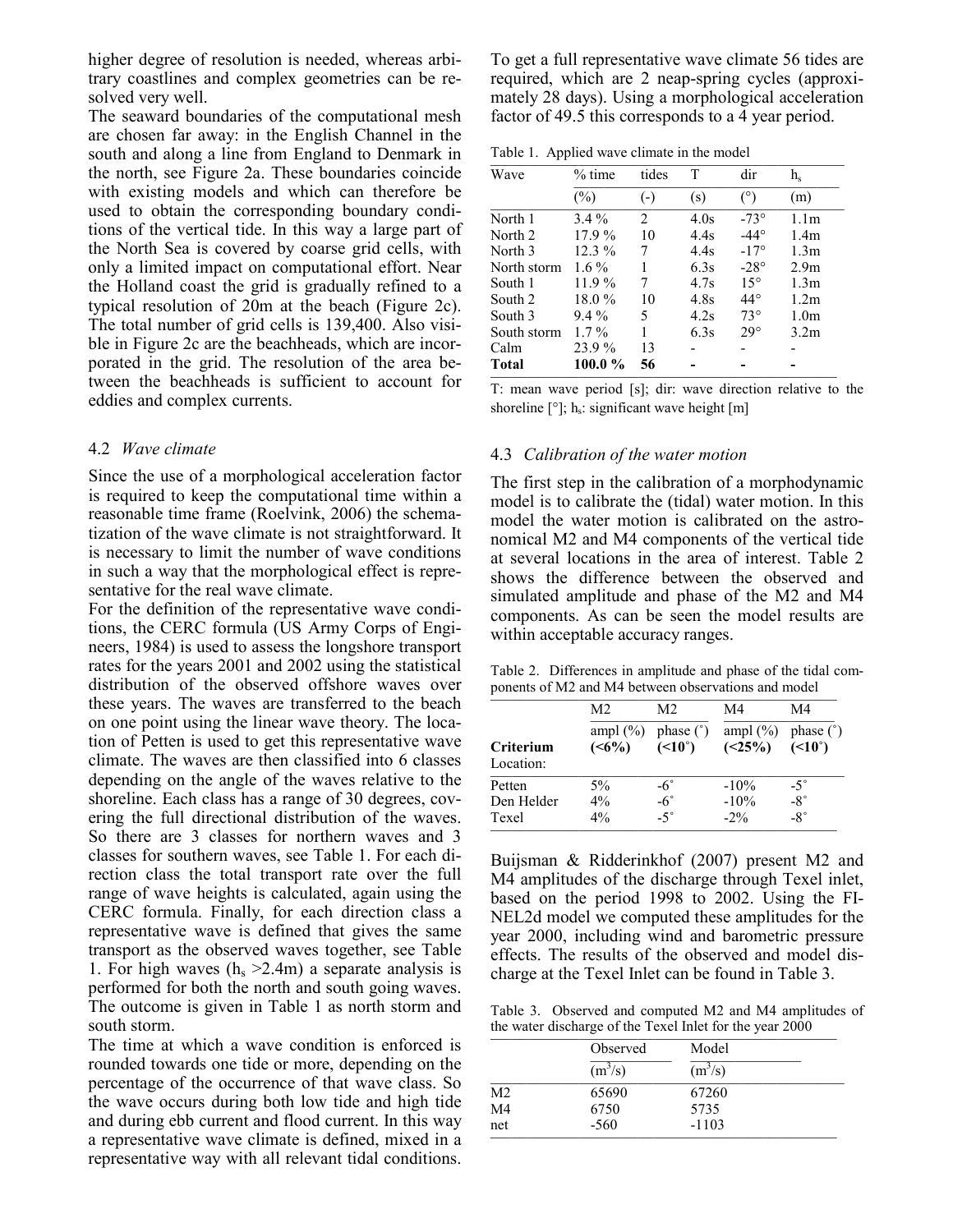As can be seen from Table 3 the observed discharge amplitudes can be calculated quite well for both the M2 and M4 component. The net water discharge is directed outward to the North Sea both in observations and model. The difference in the net discharge seems large, but is small compared to the total discharge.

## 4.4 *Calibration of the sedimentation/erosion pattern*

The morphological behavior of the model is calibrated on the period 2000 to 2006. The first part of the morphological calibration consists of the comparison between the observed erosion/sedimentation pattern (Figure 3) and the calculated pattern (Figure 4).



Figure 3. Observed erosion/sedimentation pattern 2000-2006

Several developments which have occurred in reality can be seen in the model. The sedimentation of the Nieuwe Westgat (6) is calculated correctly. The Molengat (5) shows a migration towards the coast both in the observations and the model. Also the expansion of the ebb tidal delta in southerly direction (8), south of the Zuiderhaaks, is calculated correctly, although the model is overestimating the sedimentation. The migration of the southern part of the Nieuwe Schulpengat (10) towards the coast is visible in the observations and also in the model. The large erosion just west of the shoal the Noorderhaaks (7) (X: 102km, Y: 553km) is not as large as in the observations. In the model there is a large erosion visible in the Breewijd channel (2) at the junction of the Schulpengat and the Nieuwe Schulpengat which is not visible in the observations. Presumably some erosion resistant layers are present in these channels which were not included in the model. It is known that these layers are present in this area, but the exact locations are not known (Van der Spek & van Heteren, 2004). At the Marsdiep (1) and the northern part of the Nieuwe Schulpengat (4) a non-erodable layer is assumed in the model.



Figure 4. Computed erosion/sedimentation pattern

### 4.5 *Calibration of the longshore sediment transport, volume change of the ebb tidal delta and sediment import into the Wadden Sea*

In the calibration procedure, also attention is paid to the longshore sediment transport along the coast. In Section 2 the (estimated) actual longshore transport is given. Table 4 summarizes the actual and calculated net transport rates along the coast. The model reproduces the increase in net northward directed sediment fluxes from Petten to Huisduinen quite well, with a tendency to underestimate the longshore transport rate, but given the limited accuracy of the observed volumes the model performs fairly well.

The sediment flux to the Wadden Sea is calculated at 2.4 million  $m<sup>3</sup>$  per year. Elias (2006) estimates the sediment import at 5 to 6 million  $m^3$  per year. So the model is underestimating the sediment import to the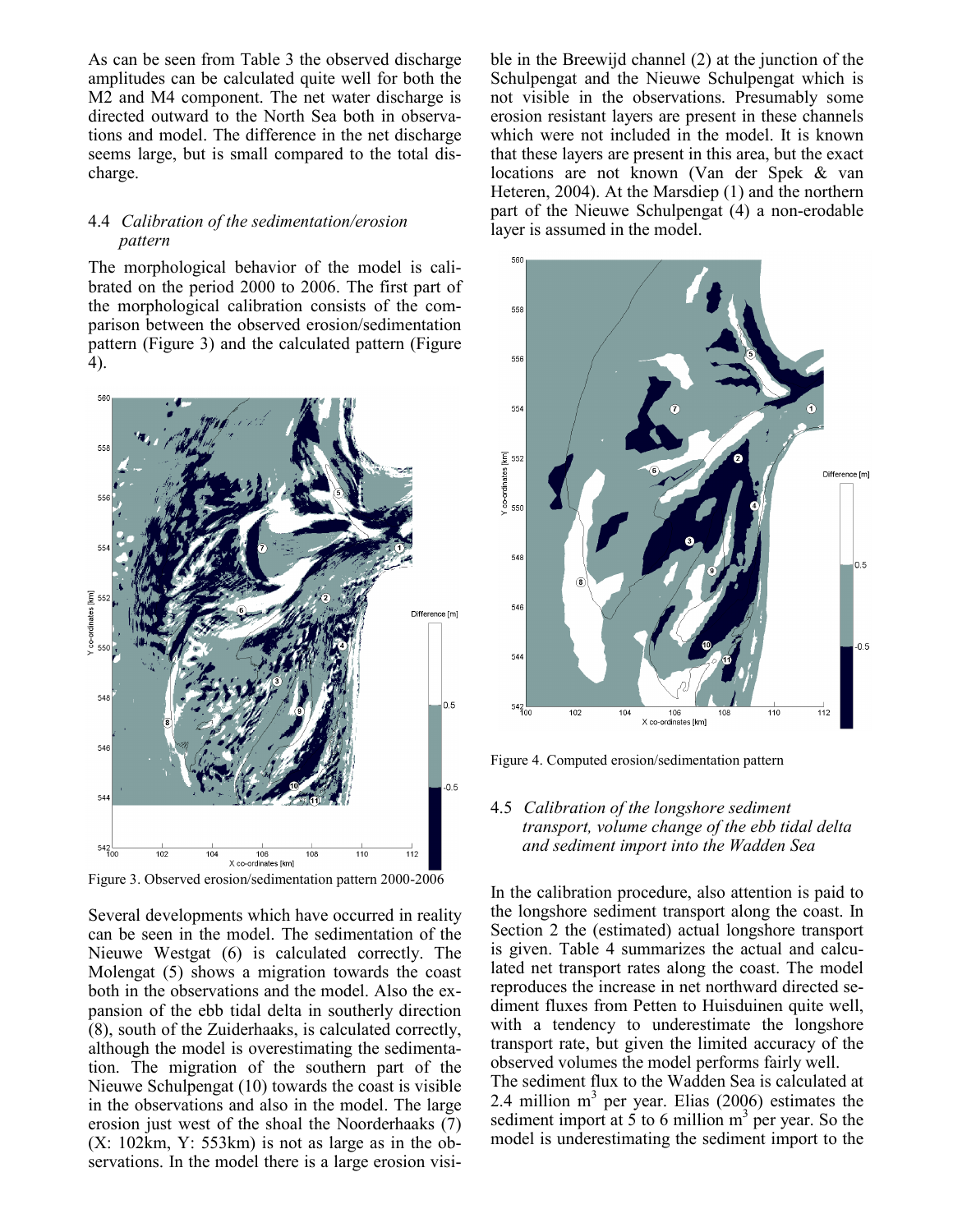Wadden Sea, however the direction of the sediment flux is correct.

The erosion of the ebb tidal delta was established at 3.6 million  $m<sup>3</sup>$  per year by Elias et al. (2006). The model calculates an erosion of 1.3 million  $m<sup>3</sup>$  per year, an underestimation of the actual volume.

Table 4. Actual and computed annual net longshore sediment transport in northward direction

|                                       | Actual                 | Model                  |  |
|---------------------------------------|------------------------|------------------------|--|
| Coastal position<br>along beach       | (m <sup>3</sup> /year) | (m <sup>3</sup> /year) |  |
| $0 \text{ km}$ (Huisduinen) $400,000$ |                        | 300,000                |  |
| $10 \text{ km}$                       | 300,000                | 175,000                |  |
| 20 km (Petten)                        | 200,000                | 50,000                 |  |
| 30 km (South)                         | 100,000                | $\theta$               |  |

#### 4.6 *Calibration of the beach nourishment volumes*

In the model the beach is maintained every year by refilling the sediment that has eroded from the beach up to the initial beach bathymetry. In this way the model can be used to determine the nourishment volumes. In reality the amount of sand that was nourished to maintain the beach was on average  $460,000$  m<sup>3</sup> per year for the beach between Camperduin and Huisduinen. The model calculates a nourishment volume of  $471,000$  m<sup>3</sup>/year for this part of the coast (see also Table 6, column 2), which lies very close to the real nourishment volume.

#### 4.7 *Conclusion*

In this section the final result of the calibration procedure is presented. The final parameter settings found in the calibration are given in Table 5. The values are within realistic ranges.

Table 5. Parameter settings of the final calibration

| Parameter                          | value |                     |
|------------------------------------|-------|---------------------|
| Grain size                         | 250   | [ $\mu$ m]          |
| Fall velocity                      | 0.015 | $\lceil m/s \rceil$ |
| Roughness (White-Colebrook)        | 0.01  | $\lceil m \rceil$   |
| Morphological acceleration factor  | 49.5  | L-1                 |
| Non erodable layers where relevant |       |                     |

#### 5 MORPHODYNAMIC RESULTS

#### 5.1 *General*

Using the calibrated model several development schemes were computed. In this chapter only the autonomous development is presented and the effect of the beachheads. Reference is made to Dam & Van Leeuwen (2009) for the results of all of the computations.

5.2 *Autonomous development of the study area over 50 years* 



Figure 5. Initial bed level in 2006 and computed bed level in 2056 using FINEL2d

The calibrated model is used to make a prediction of the morphological changes over 50 years, maintaining the beach at its present location. Figure 5 shows the initial bathymetry of 2006 and the calculated bathymetry of 2056. The model results show the direction in which the delta is forming in the next decades, although erosion resistant layers, which are not known exactly can influence the speed of migration. Several developments can be observed: the migration of the Nieuwe Schulpengat (4 and 10) towards